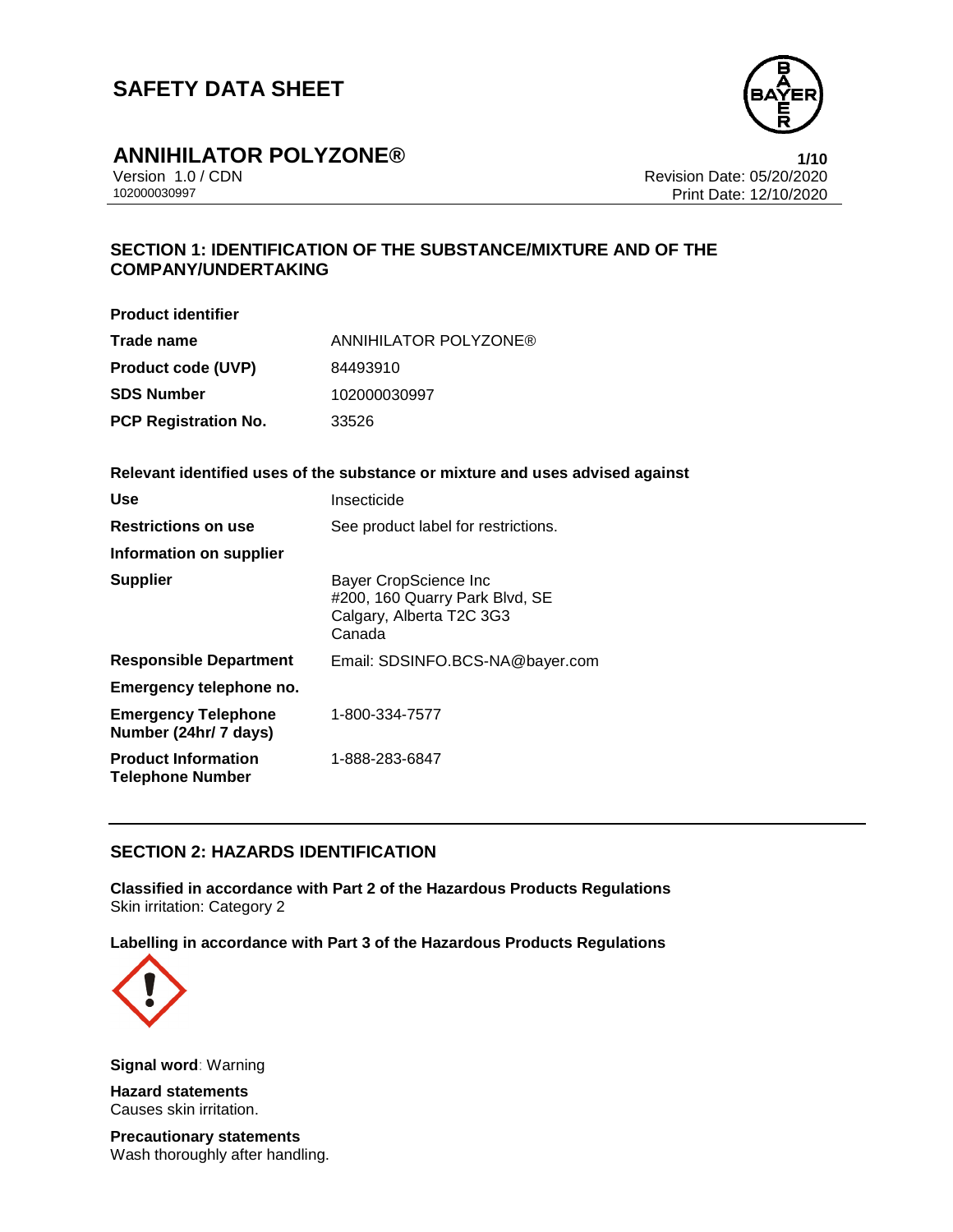

# **ANNIHILATOR POLYZONE®**<br>Version 1.0 / CDN<br>Revision Date: 05/20/2020

Version 1.0 / CDN Revision Date: 05/20/2020 Print Date: 12/10/2020

Wear protective gloves. IF ON SKIN: Wash with plenty of water/ soap. Specific treatment (see supplemental first aid instructions on this label). If skin irritation occurs: Get medical advice/ attention. Take off contaminated clothing and wash before reuse.

#### **Hazards Not Otherwise Classified (HNOC)**

No health hazards not otherwise classified. No physical hazards not otherwise classified.

## **SECTION 3: COMPOSITION/INFORMATION ON INGREDIENTS**

| <b>Hazardous Component Name</b> | CAS-No.    | <b>Concentration % by weight</b> |
|---------------------------------|------------|----------------------------------|
| Deltamethrin                    | 52918-63-5 | 4.75                             |

## **SECTION 4: FIRST AID MEASURES**

#### **Description of first aid measures**

| <b>General advice</b>                                                      | When possible, have the product container or label with you when<br>calling a poison control center or doctor or going for treatment.                                                                                                                                                                     |  |
|----------------------------------------------------------------------------|-----------------------------------------------------------------------------------------------------------------------------------------------------------------------------------------------------------------------------------------------------------------------------------------------------------|--|
| <b>Inhalation</b>                                                          | Move to fresh air. If person is not breathing, call 911 or an ambulance,<br>then give artificial respiration, preferably mouth-to-mouth if possible.<br>Call a physician or poison control center immediately.                                                                                            |  |
| <b>Skin contact</b>                                                        | Take off contaminated clothing and shoes immediately. Wash off<br>immediately with plenty of water for at least 15 minutes. Call a<br>physician or poison control center immediately.                                                                                                                     |  |
| Eye contact                                                                | Hold eye open and rinse slowly and gently with water for 15-20<br>minutes. Remove contact lenses, if present, after the first 5 minutes,<br>then continue rinsing eye. Call a physician or poison control center<br>immediately.                                                                          |  |
| Ingestion                                                                  | Call a physician or poison control center immediately. Rinse out mouth<br>and give water in small sips to drink. DO NOT induce vomiting unless<br>directed to do so by a physician or poison control center. Never give<br>anything by mouth to an unconscious person. Do not leave victim<br>unattended. |  |
| Most important symptoms and effects, both acute and delayed                |                                                                                                                                                                                                                                                                                                           |  |
| <b>Symptoms</b>                                                            | To date no symptoms are known.                                                                                                                                                                                                                                                                            |  |
| Indication of any immediate medical attention and special treatment needed |                                                                                                                                                                                                                                                                                                           |  |
| <b>Treatment</b>                                                           | Appropriate supportive and symptomatic treatment as indicated by the<br>patient's condition is recommended.                                                                                                                                                                                               |  |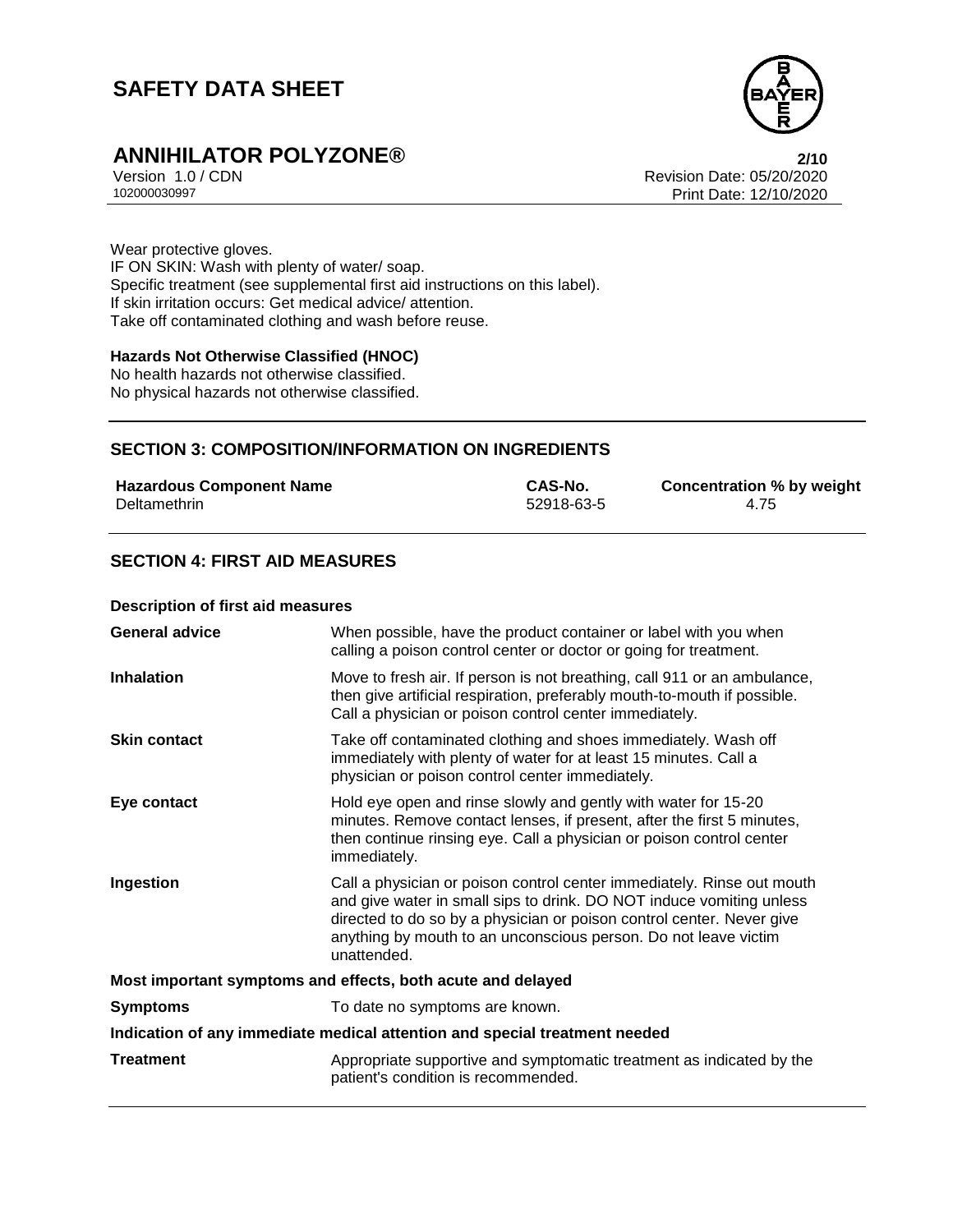

# **ANNIHILATOR POLYZONE®**<br>Version 1.0 / CDN<br>Revision Date: 05/20/2020

Version 1.0 / CDN<br>102000030997<br>Print Date: 12/10/2020 Print Date: 12/10/2020

## **SECTION 5: FIREFIGHTING MEASURES**

| <b>Extinguishing media</b>                                         |                                                                                                                                                                                              |
|--------------------------------------------------------------------|----------------------------------------------------------------------------------------------------------------------------------------------------------------------------------------------|
| <b>Suitable</b>                                                    | Carbon dioxide (CO2), Dry chemical, Foam, Water                                                                                                                                              |
| <b>Unsuitable</b>                                                  | High volume water jet                                                                                                                                                                        |
| <b>Special hazards arising</b><br>from the substance or<br>mixture | Dangerous gases are evolved in the event of a fire.                                                                                                                                          |
| <b>Advice for firefighters</b>                                     |                                                                                                                                                                                              |
| <b>Special protective</b><br>equipment for firefighters            | Firefighters should wear NIOSH approved self-contained breathing<br>apparatus and full protective clothing.                                                                                  |
| <b>Further information</b>                                         | Keep out of smoke. Fight fire from upwind position. Cool closed<br>containers exposed to fire with water spray. Do not allow run-off from<br>fire fighting to enter drains or water courses. |
| <b>Flash point</b>                                                 | No data available                                                                                                                                                                            |
| <b>Auto-ignition temperature</b>                                   | No data available                                                                                                                                                                            |
| <b>Lower explosion limit</b>                                       | No data available                                                                                                                                                                            |
| <b>Upper explosion limit</b>                                       | No data available                                                                                                                                                                            |
| <b>Explosivity</b>                                                 | Not applicable                                                                                                                                                                               |

## **SECTION 6: ACCIDENTAL RELEASE MEASURES**

**Personal precautions, protective equipment and emergency procedures**

| <b>Precautions</b>                                    | Keep unauthorized people away. Isolate hazard area. Avoid contact<br>with spilled product or contaminated surfaces.                                                                                                                                                                                                                 |  |
|-------------------------------------------------------|-------------------------------------------------------------------------------------------------------------------------------------------------------------------------------------------------------------------------------------------------------------------------------------------------------------------------------------|--|
| Methods and materials for containment and cleaning up |                                                                                                                                                                                                                                                                                                                                     |  |
| Methods for cleaning up                               | Dike area to prevent runoff. Soak up with inert absorbent material<br>(e.g. sand, silica gel, acid binder, universal binder, sawdust). Collect<br>and transfer the product into a properly labelled and tightly closed<br>container. Clean contaminated surface thoroughly. Decontaminate<br>tools and equipment following cleanup. |  |
| <b>Additional advice</b>                              | Use personal protective equipment. If the product is accidentally<br>spilled, do not allow to enter soil, waterways or waste water canal.                                                                                                                                                                                           |  |
| Reference to other sections                           | Information regarding safe handling, see section 7.<br>Information regarding personal protective equipment, see section 8.<br>Information regarding waste disposal, see section 13.                                                                                                                                                 |  |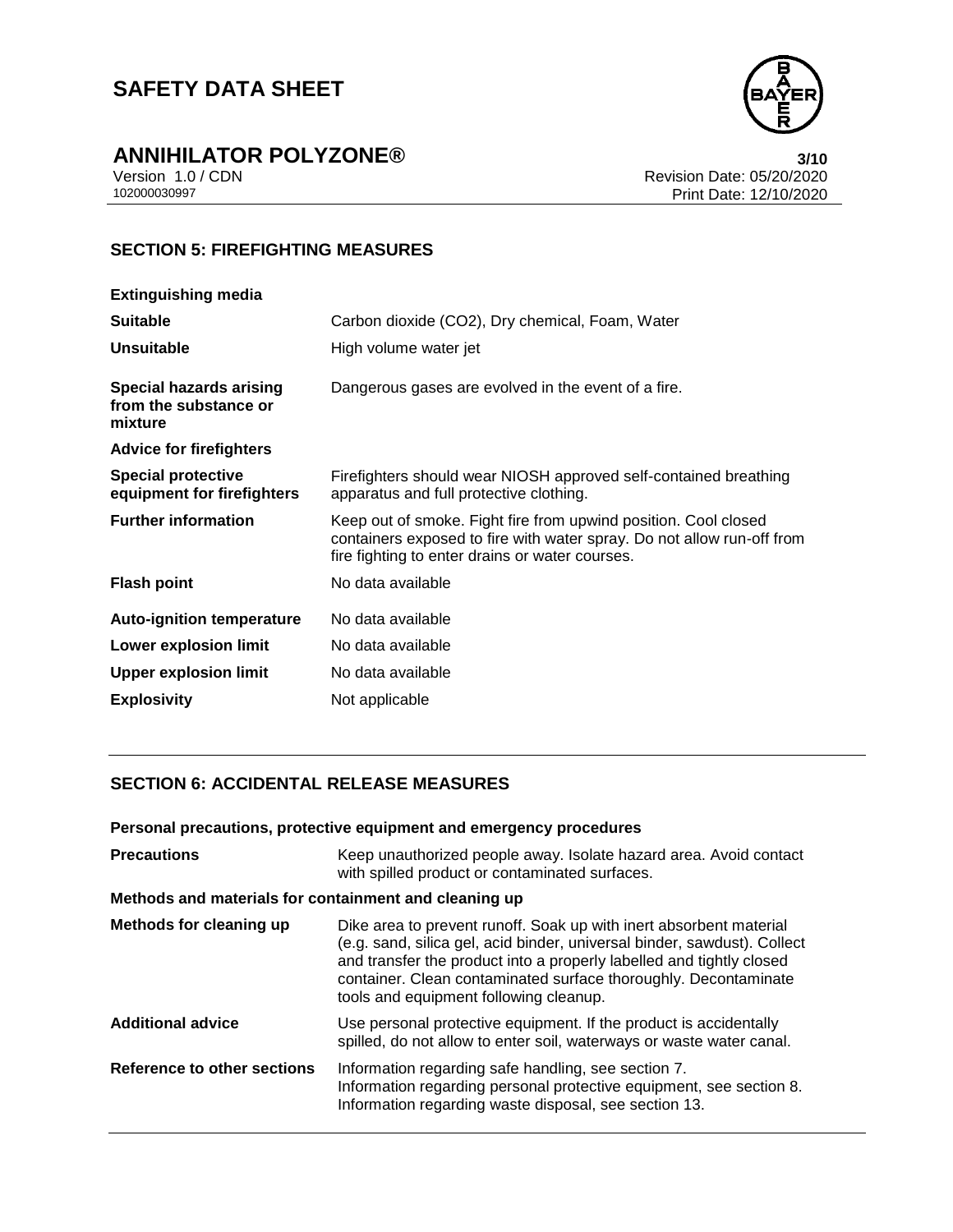

# **ANNIHILATOR POLYZONE®**<br>Version 1.0 / CDN<br>Revision Date: 05/20/2020

Version 1.0 / CDN Revision Date: 05/20/2020 Print Date: 12/10/2020

## **SECTION 7: HANDLING AND STORAGE**

#### **Precautions for safe handling**

| Advice on safe handling                                 | Handle and open container in a manner as to prevent spillage. Use only<br>in area provided with appropriate exhaust ventilation.                                                                                                                                                                                                                                                       |
|---------------------------------------------------------|----------------------------------------------------------------------------------------------------------------------------------------------------------------------------------------------------------------------------------------------------------------------------------------------------------------------------------------------------------------------------------------|
| <b>Hygiene measures</b>                                 | Wash hands thoroughly with soap and water after handling and before<br>eating, drinking, chewing gum, using tobacco, using the toilet or<br>applying cosmetics.<br>Remove Personal Protective Equipment (PPE) immediately after<br>handling this product. Remove soiled clothing immediately and clean<br>thoroughly before using again. Wash thoroughly and put on clean<br>clothing. |
|                                                         | Conditions for safe storage, including any incompatibilities                                                                                                                                                                                                                                                                                                                           |
| <b>Requirements for storage</b><br>areas and containers | Store in a cool, dry place and in such a manner as to prevent cross<br>contamination with other crop protection products, fertilizers, food, and<br>feed. Store in original container and out of the reach of children,<br>preferably in a locked storage area.                                                                                                                        |

## **SECTION 8: EXPOSURE CONTROLS/PERSONAL PROTECTION**

#### **Control parameters**

| <b>Components</b>   | CAS-No.    | <b>Control parameters</b>         | <b>Update</b> | <b>Basis</b> |
|---------------------|------------|-----------------------------------|---------------|--------------|
| <b>Deltamethrin</b> | 52918-63-5 | $0.01 \,\mathrm{mq/m}$ 3<br>'TWA) |               | OES BCS*     |

\*OES BCS: Internal Bayer AG, Crop Science Division "Occupational Exposure Standard"

#### **Exposure controls**

#### **Personal protective equipment**

In normal use and handling conditions please refer to the label and/or leaflet. In all other cases the following recommendations would apply.

| <b>Respiratory protection</b>      | When respirators are required, select NIOSH approved equipment<br>based on actual or potential airborne concentrations and in<br>accordance with the appropriate regulatory standards and/or industry<br>recommendations. |
|------------------------------------|---------------------------------------------------------------------------------------------------------------------------------------------------------------------------------------------------------------------------|
| <b>Hand protection</b>             | Chemical resistant nitrile rubber gloves                                                                                                                                                                                  |
| Eye protection                     | Tightly fitting safety goggles                                                                                                                                                                                            |
| Skin and body protection           | Wear long-sleeved shirt and long pants and shoes plus socks.                                                                                                                                                              |
| <b>General protective measures</b> | Follow manufacturer's instructions for cleaning/maintaining PPE. If<br>no such instructions for washables, use detergent and warm/tepid<br>water.<br>Keep and wash PPE separately from other laundry.                     |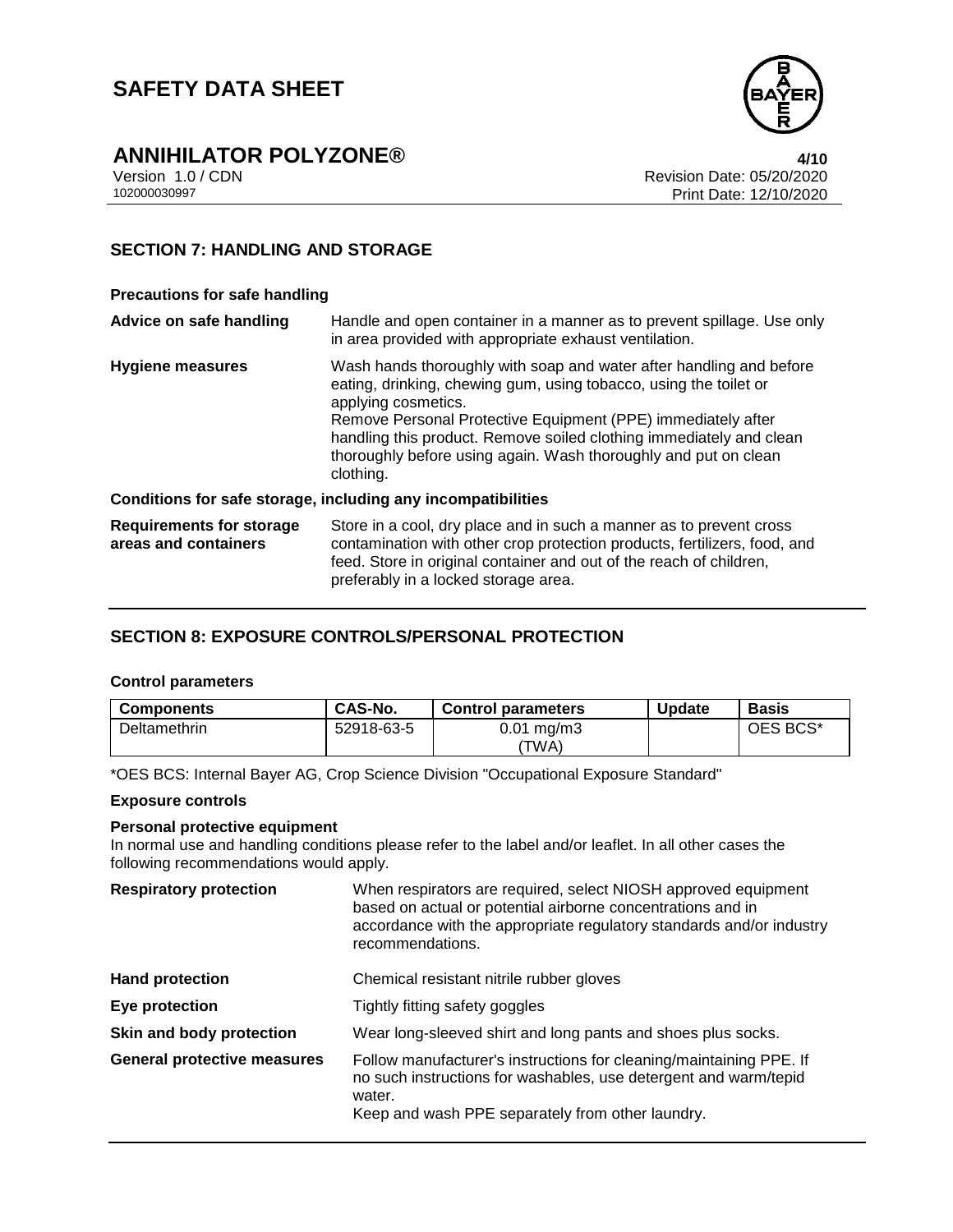

# **ANNIHILATOR POLYZONE®**<br>Version 1.0 / CDN<br>Revision Date: 05/20/2020

Version 1.0 / CDN<br>102000030997<br>Print Date: 12/10/2020 Print Date: 12/10/2020

## **SECTION 9. PHYSICAL AND CHEMICAL PROPERTIES**

| Appearance                                               | white to light beige               |
|----------------------------------------------------------|------------------------------------|
| <b>Physical State</b>                                    | suspension                         |
| Odor                                                     | characteristic                     |
| <b>Odour Threshold</b>                                   | No data available                  |
| рH                                                       | $\le$ 7.0 (100 %) (23 °C)          |
| <b>Viscosity, kinematic</b>                              | No data available                  |
| <b>Vapor Pressure</b>                                    | No data available                  |
| Vapor Density (Air = 1)                                  | No data available                  |
| <b>Density</b>                                           | ca. 1.05 g/cm <sup>3</sup> (20 °C) |
| <b>Evaporation rate</b>                                  | No data available                  |
| <b>Boiling Point</b>                                     | No data available                  |
| <b>Melting / Freezing Point</b>                          | No data available                  |
| <b>Water solubility</b>                                  | dispersible                        |
| <b>Minimum Ignition Energy</b>                           | Not applicable                     |
| <b>Decomposition</b><br>temperature                      | Stable under normal conditions.    |
|                                                          |                                    |
| Self-accelarating<br>decomposition temperature<br>(SADT) | No data available                  |
| <b>Partition coefficient: n-</b><br>octanol/water        | Not applicable                     |
| <b>Viscosity</b>                                         | 700 - 1,700 cps (25 °C)            |
| <b>Flammability</b>                                      | No data available                  |
| <b>Flash point</b>                                       | No data available                  |
| <b>Auto-ignition temperature</b>                         | No data available                  |
| <b>Lower explosion limit</b>                             | No data available                  |
| <b>Upper explosion limit</b>                             | No data available                  |
| <b>Explosivity</b>                                       | Not applicable                     |
| <b>Particle size</b>                                     | No data available                  |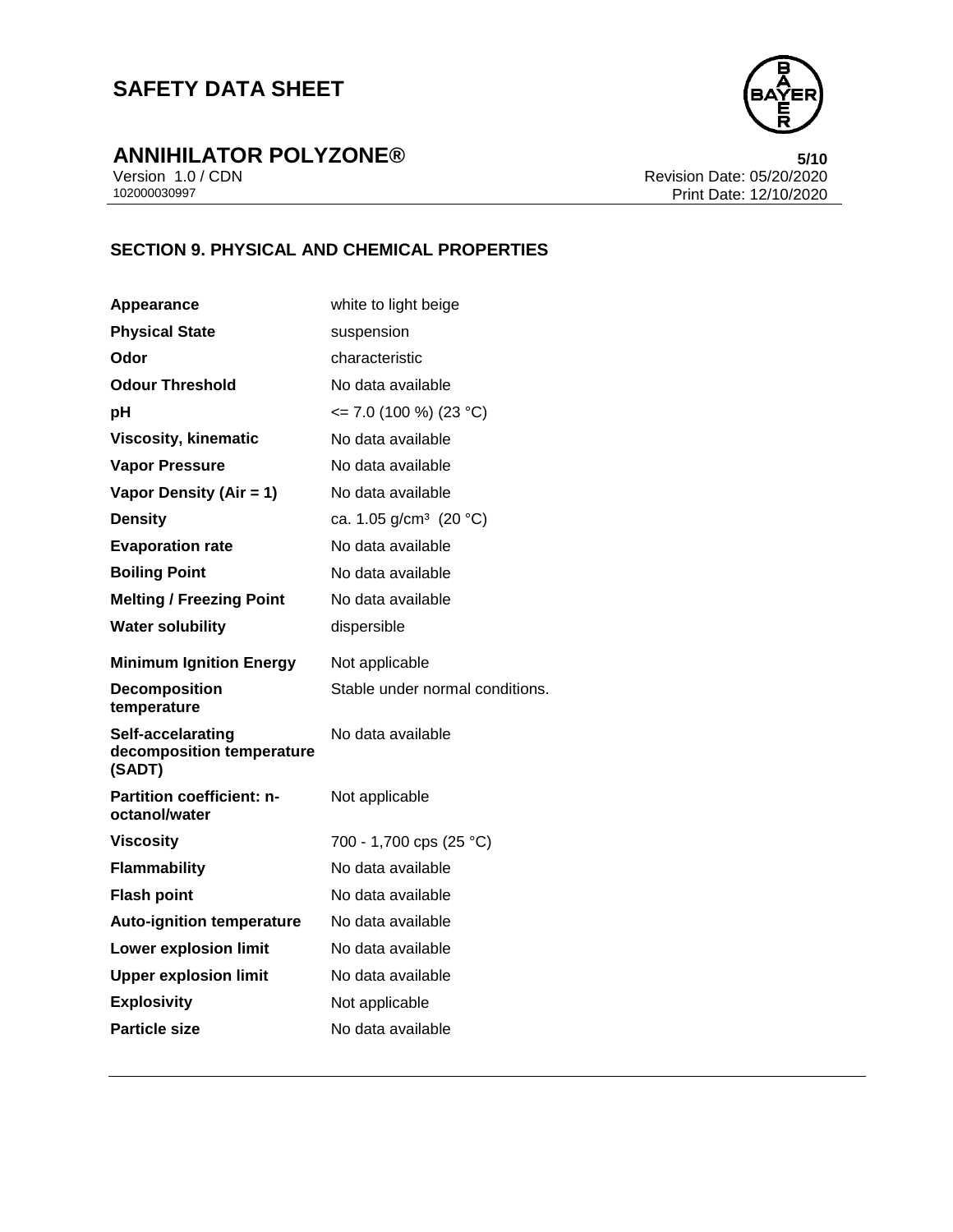

# **ANNIHILATOR POLYZONE®**<br>Version 1.0 / CDN<br>Revision Date: 05/20/2020

Version 1.0 / CDN<br>102000030997<br>Print Date: 12/10/2020 Print Date: 12/10/2020

## **SECTION 10: STABILITY AND REACTIVITY**

| <b>Reactivity</b>                            |                                                                    |
|----------------------------------------------|--------------------------------------------------------------------|
| <b>Thermal decomposition</b>                 | Stable under normal conditions.                                    |
| <b>Chemical stability</b>                    | Stable under recommended storage conditions.                       |
| <b>Possibility of hazardous</b><br>reactions | No dangerous reaction known under conditions of normal use.        |
| <b>Conditions to avoid</b>                   | Extremes of temperature and direct sunlight.<br>freezing           |
| Incompatible materials                       | No incompatible materials known.                                   |
| <b>Hazardous decomposition</b><br>products   | No decomposition products expected under normal conditions of use. |

## **SECTION 11: TOXICOLOGICAL INFORMATION**

| <b>Exposure routes</b>          | Eye contact, Skin contact, Inhalation |
|---------------------------------|---------------------------------------|
| <b>Immediate Effects</b><br>Eve | May cause eye irritation.             |
| Skin                            | Causes skin irritation.               |

#### **Information on toxicological effects**

| <b>Acute oral toxicity</b>                  | LD50 (female Rat) $> 5,000$ mg/kg                                                                                                                                  |
|---------------------------------------------|--------------------------------------------------------------------------------------------------------------------------------------------------------------------|
| <b>Acute inhalation toxicity</b>            | LC50 (male/female combined Rat) $> 2.08$ mg/l<br>Exposure time: 4 h<br>Determined in the form of liquid aerosol.<br>Highest attainable concentration.<br>No deaths |
|                                             | LC50 (male/female combined Rat) $> 8.32$ mg/l<br>Exposure time: 1 h<br>Determined in the form of liquid aerosol.<br>Extrapolated from the 4 hr LC50.               |
| <b>Acute dermal toxicity</b>                | LD50 (male/female combined Rat) $>$ 5,000 mg/kg                                                                                                                    |
| <b>Skin corrosion/irritation</b>            | Moderate skin irritation. (Rabbit)                                                                                                                                 |
| Serious eye damage/eye<br>irritation        | Moderate eye irritation. (Rabbit)                                                                                                                                  |
| <b>Respiratory or skin</b><br>sensitisation | Skin: Non-sensitizing. (Guinea pig)                                                                                                                                |

**Assessment STOT Specific target organ toxicity – single exposure**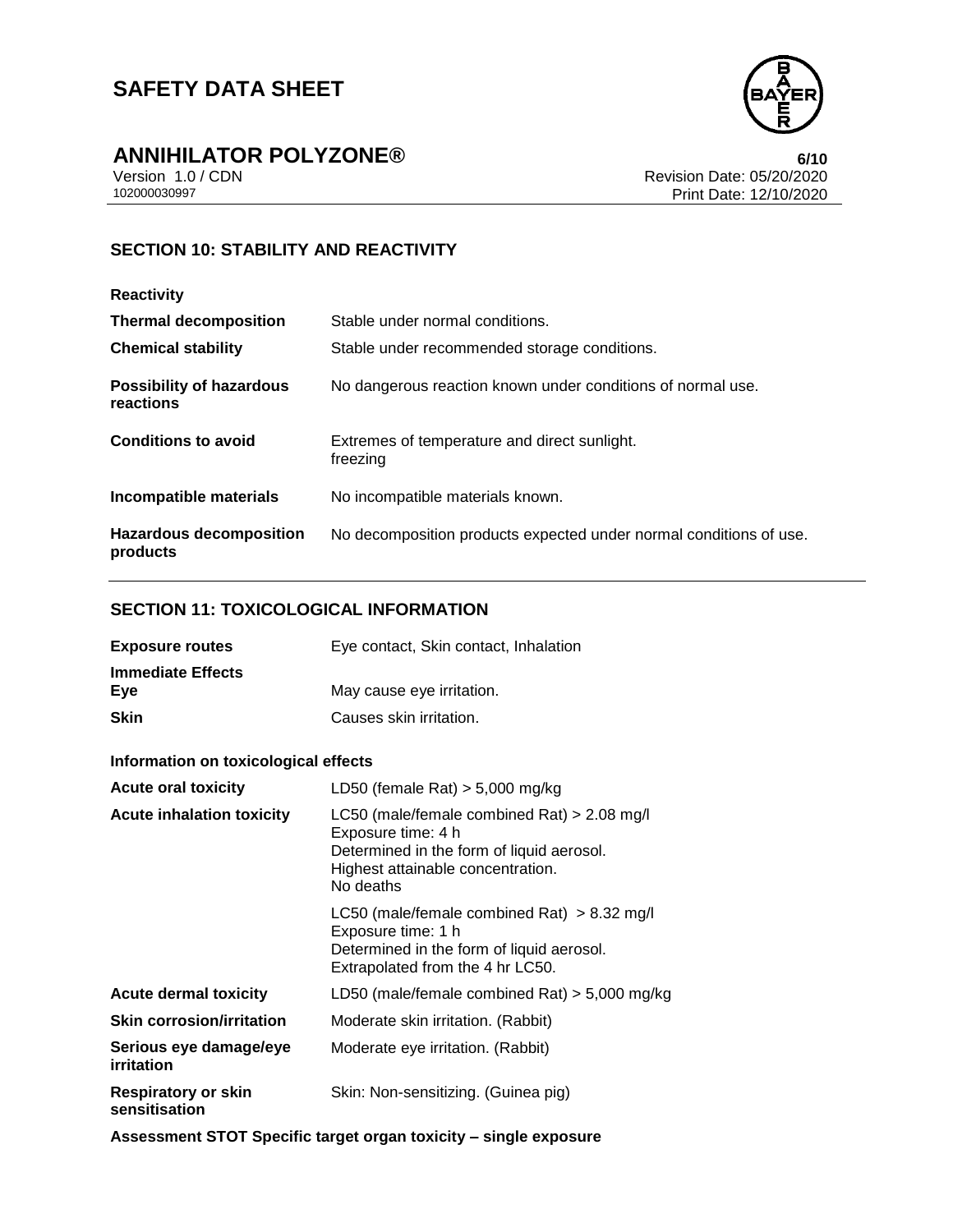# **ANNIHILATOR POLYZONE® 7/10**

Version 1.0 / CDN<br>102000030997<br>Print Date: 12/10/2020 Print Date: 12/10/2020

Deltamethrin: Based on available data, the classification criteria are not met.

#### **Assessment STOT Specific target organ toxicity – repeated exposure**

Deltamethrin caused neurobehavioral effects and/or neuropathological changes in animal studies. The toxic effects of Deltamethrin are related to transient neurobehavioral effects typical for pyrethroid neurotoxicity.

#### **Assessment mutagenicity**

Deltamethrin was not mutagenic or genotoxic in a battery of in vitro and in vivo tests.

#### **Assessment carcinogenicity**

Deltamethrin was not carcinogenic in lifetime feeding studies in rats and mice.

# **ACGIH** None. **NTP** None. **IARC** Deltamethrin 52918-63-5 Overall evaluation: 3 **OSHA** None.

#### **Assessment toxicity to reproduction**

Deltamethrin did not cause reproductive toxicity in a two-generation study in rats.

#### **Assessment developmental toxicity**

Deltamethrin caused developmental toxicity only at dose levels toxic to the dams. The developmental effects seen with Deltamethrin are related to maternal toxicity.

#### **Aspiration hazard**

Based on available data, the classification criteria are not met.

#### **Further information**

Acute toxicity studies have been bridged from a similar formulation(s). The non-acute information pertains to the active ingredient(s).

### **SECTION 12: ECOLOGICAL INFORMATION**

| <b>Toxicity to fish</b>    | LC50 (Oncorhynchus mykiss (rainbow trout)) 0.15 µg/l<br>Exposure time: 96 h               |
|----------------------------|-------------------------------------------------------------------------------------------|
|                            | The value mentioned relates to the active ingredient deltamethrin.                        |
| <b>Toxicity to aquatic</b> | EC50 (Daphnia magna (Water flea)) 0.0131 µg/l                                             |
| invertebrates              | Exposure time: 48 h<br>The value mentioned relates to the active ingredient deltamethrin. |

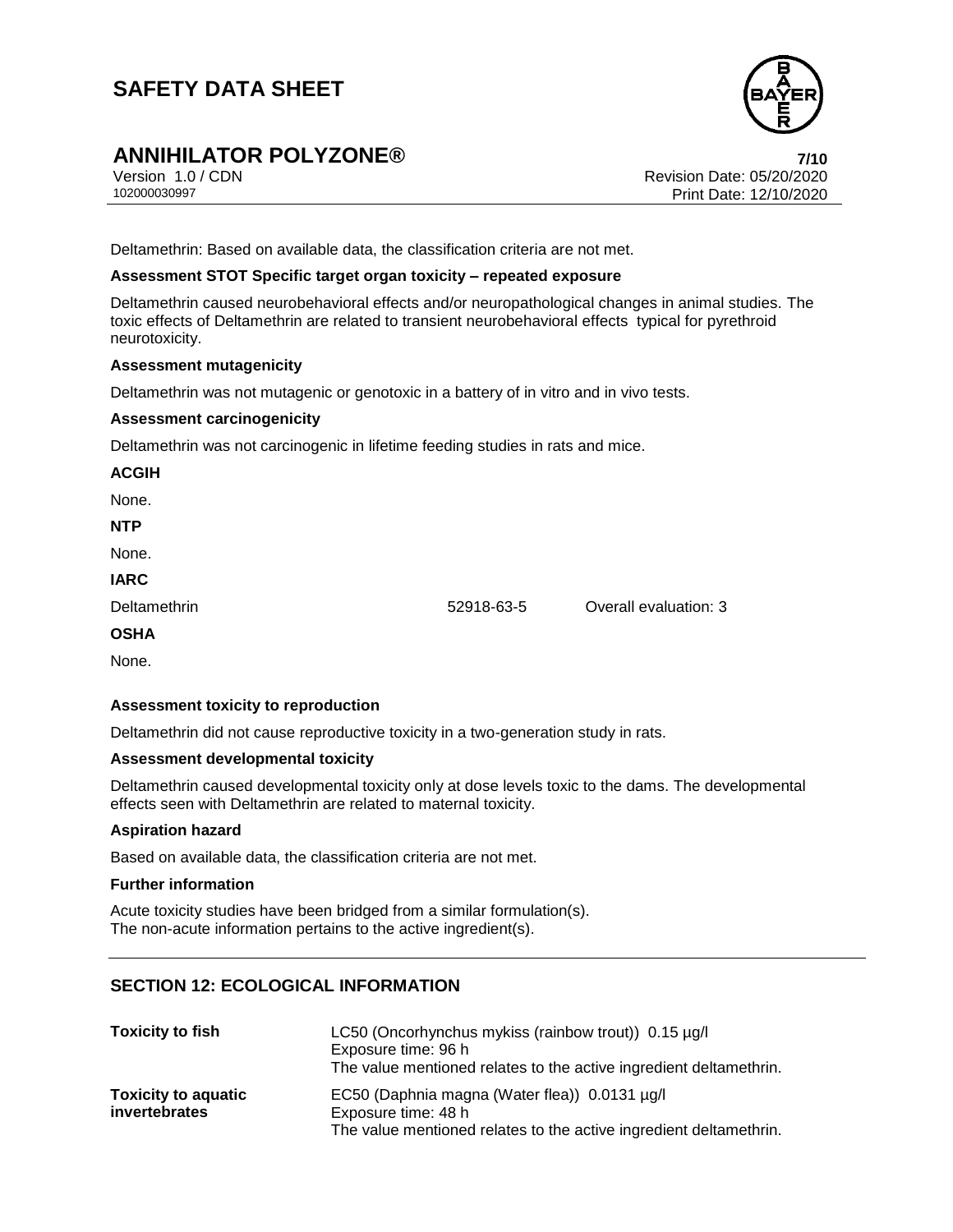

# **ANNIHILATOR POLYZONE®**<br>Version 1.0 / CDN<br>Revision Date: 05/20/2020

Version 1.0 / CDN<br>102000030997<br>Print Date: 12/10/2020 Print Date: 12/10/2020

| <b>Toxicity to aquatic plants</b> | $EC50$ (Algae) $> 9.1$ mg/l<br>Exposure time: 96 h<br>The value mentioned relates to the active ingredient deltamethrin.                                                                                                                                                                                                                                                                                                                |
|-----------------------------------|-----------------------------------------------------------------------------------------------------------------------------------------------------------------------------------------------------------------------------------------------------------------------------------------------------------------------------------------------------------------------------------------------------------------------------------------|
| <b>Biodegradability</b>           | Deltamethrin:<br>Not rapidly biodegradable                                                                                                                                                                                                                                                                                                                                                                                              |
| Koc                               | Deltamethrin: Koc: 10240000                                                                                                                                                                                                                                                                                                                                                                                                             |
| <b>Bioaccumulation</b>            | Deltamethrin: Bioconcentration factor (BCF) 1,400<br>Does not bioaccumulate.                                                                                                                                                                                                                                                                                                                                                            |
| <b>Mobility in soil</b>           | Deltamethrin: Immobile in soil                                                                                                                                                                                                                                                                                                                                                                                                          |
| <b>Environmental precautions</b>  | Do not allow to get into surface water, drains and ground water.<br>Do not contaminate surface or ground water by cleaning equipment or<br>disposal of wastes, including equipment wash water.<br>Do not apply when weather conditions favor runoff or drift.<br>Do not apply this product or allow it to drift to blooming crops or weeds if<br>bees are visiting the treatment area.<br>Apply this product as specified on the label. |

## **SECTION 13: DISPOSAL CONSIDERATIONS**

#### **Waste treatment methods**

| <b>Product</b>                | Do not contaminate water, food, or feed by disposal.<br>Dispose in accordance with all local, state/provincial and federal<br>regulations.<br>Follow advice on product label and/or leaflet.                                               |
|-------------------------------|--------------------------------------------------------------------------------------------------------------------------------------------------------------------------------------------------------------------------------------------|
| <b>Contaminated packaging</b> | Do not re-use empty containers.<br>Triple rinse containers.<br>Puncture container to avoid re-use.<br>Consult state and local regulations regarding the proper disposal of<br>container.<br>Follow advice on product label and/or leaflet. |

## **SECTION 14: TRANSPORT INFORMATION**

| <b>TDG</b>           |                                                                          |
|----------------------|--------------------------------------------------------------------------|
| UN number            | 3082                                                                     |
| Labels               | 9                                                                        |
| Packaging group      | Ш                                                                        |
| Marine pollutant     | Marine pollutant                                                         |
| Proper shipping name | ENVIRONMENTALLY HAZARDOUS SUBSTANCE, LIQUID,<br>N.O.S.<br>(DELTAMETHRIN) |
| 49CFR                | Not dangerous goods / not hazardous material                             |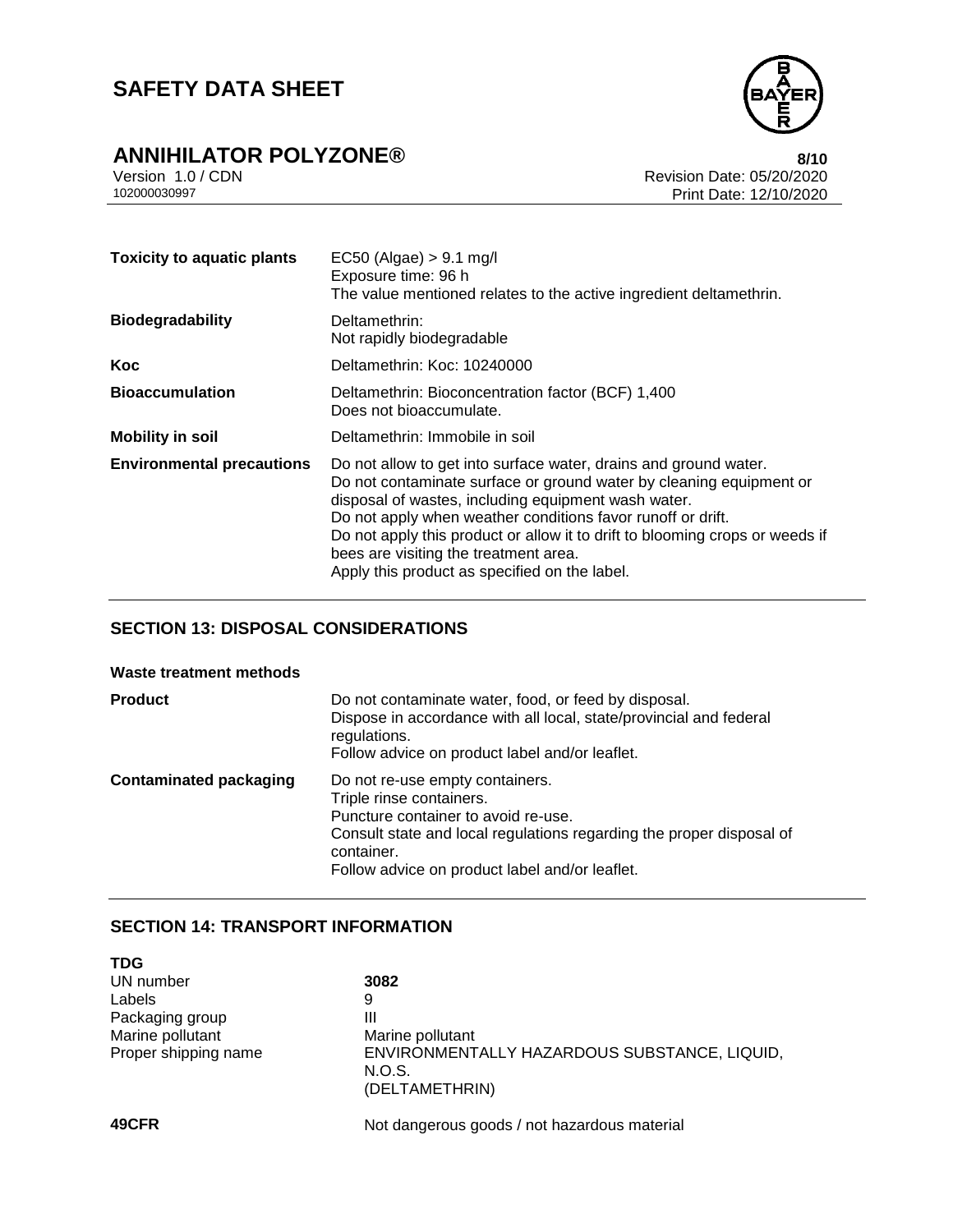## **ANNIHILATOR POLYZONE® 9/10**



Version 1.0 / CDN Revision Date: 05/20/2020 Print Date: 12/10/2020

| <b>IMDG</b>              |                                                                                   |
|--------------------------|-----------------------------------------------------------------------------------|
| UN number                | 3082                                                                              |
| Class                    | 9                                                                                 |
| Packaging group          | Ш                                                                                 |
| Marine pollutant         | <b>YES</b>                                                                        |
| Proper shipping name     | ENVIRONMENTALLY HAZARDOUS SUBSTANCE, LIQUID,<br>N.O.S.<br>(DELTAMETHRIN SOLUTION) |
| <b>IATA</b>              |                                                                                   |
| UN number                | 3082                                                                              |
| Class                    | 9                                                                                 |
| Packaging group          | Ш                                                                                 |
| Environm. Hazardous Mark | <b>YES</b>                                                                        |
| Proper shipping name     | ENVIRONMENTALLY HAZARDOUS SUBSTANCE, LIQUID,<br>N.O.S.                            |
|                          | (DELTAMETHRIN SOLUTION)                                                           |

This transportation information is not intended to convey all specific regulatory information relating to this product. It does not address regulatory variations due to package size or special transportation requirements.

Further Information Exempt from regulation when transported by road or rail, in accordance with TDG Regulations 1.45.1. This exemption provides that this product does not require dangerous goods shipping documentation or safety marks when transported on land by road or rail.

#### **SECTION 15: REGULATORY INFORMATION**

**PCP Registration No.** 33526

#### **PMRA Information:**

Read the label, authorized under the Pest Control Products Act, prior to using or handling the pest control product.

This chemical is a pest control product regulated by Health Canada Pest Management Regulatory Agency and is subject to certain labelling requirements under the Pest Control Products Act. These requirements differ from the classification criteria and hazard information required for GHS-consistent safety data sheets. The following is the hazard information required on the pest control product label:

| Signal word: | Caution! |
|--------------|----------|
|--------------|----------|

**Hazard statements:** Causes skin irritation.